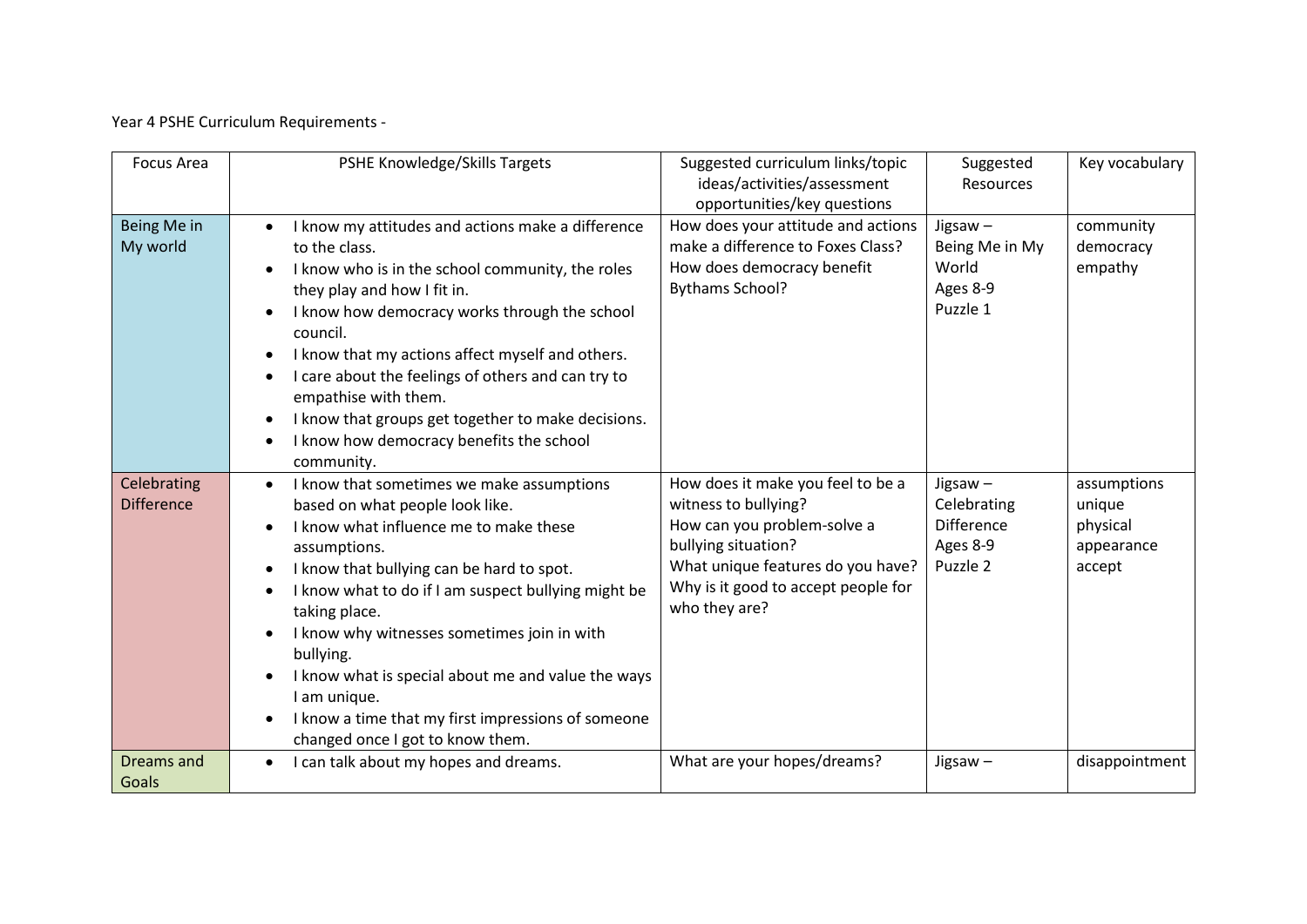|                   | I know that hopes and dreams do not always come<br>true and that this can hurt.<br>I know that reflecting on positive experiences can<br>$\bullet$<br>help me to deal with disappointment.<br>I know how to set new goals even if I have been<br>$\bullet$<br>disappointed.<br>I know how to work out the steps to achieve new<br>$\bullet$<br>goals, and can do this as part of a group.<br>I know how to identify the contributions made by<br>myself and others to the group's achievements.                                                                                                                                                                                                                                       | How can reflecting on positive<br>experiences help with<br>disappointment?<br>Can you set new goals as part of a<br>group?<br>How can you identify your<br>contributions to your group's<br>success?                                                                                                      | Dreams & Goals<br>Ages 8-9<br>Puzzle 3               | challenge<br>contribution                                                                  |
|-------------------|---------------------------------------------------------------------------------------------------------------------------------------------------------------------------------------------------------------------------------------------------------------------------------------------------------------------------------------------------------------------------------------------------------------------------------------------------------------------------------------------------------------------------------------------------------------------------------------------------------------------------------------------------------------------------------------------------------------------------------------|-----------------------------------------------------------------------------------------------------------------------------------------------------------------------------------------------------------------------------------------------------------------------------------------------------------|------------------------------------------------------|--------------------------------------------------------------------------------------------|
| <b>Healthy Me</b> | I know how different friendship groups are formed<br>$\bullet$<br>and how I fit into them.<br>I know that people take on the roles of leaders and<br>$\bullet$<br>followers in a group, and I know the role I take on<br>in different situations.<br>I know how smoking effects health.<br>I know some of the reasons why some people start<br>to smoke.<br>I know how alcohol effects health, especially on the<br>$\bullet$<br>liver.<br>I know some of the reasons why some people start<br>to drink alcohol.<br>I can recognise when people are putting me under<br>٠<br>pressure and can explain ways to resist this if I<br>want.<br>I know myself well enough to have a clear picture<br>of what I believe is right and wrong. | How are different friendship groups<br>formed?<br>What role do you take on in your<br>friendship groups?<br>How does smoking affect health-?<br>Why do some people start to<br>smoke?<br>How does it feel when people are<br>putting you under pressure to do<br>something that you do not want to<br>do? | Jigsaw-<br><b>Healthy Me</b><br>Ages 8-9<br>Puzzle 4 | leader<br>follower<br>smoking<br>alcohol<br>liver<br>lungs<br>peer pressure<br>pressurised |
| Relationships     | I know how to recognise situations that can cause<br>$\bullet$<br>jealousy in relationships.<br>I can talk about someone I know who I no longer<br>$\bullet$<br>see.<br>I know that friendships change.                                                                                                                                                                                                                                                                                                                                                                                                                                                                                                                               | Can you identify feelings of<br>jealousy?<br>How can you problem-solve<br>situations when jealousy occurs?<br>How do you make new friends?                                                                                                                                                                | Jigsaw-<br>Relationships<br>Ages 8-9<br>Puzzle 5     | jealousy<br>relationships<br>negotiate<br>compromise                                       |